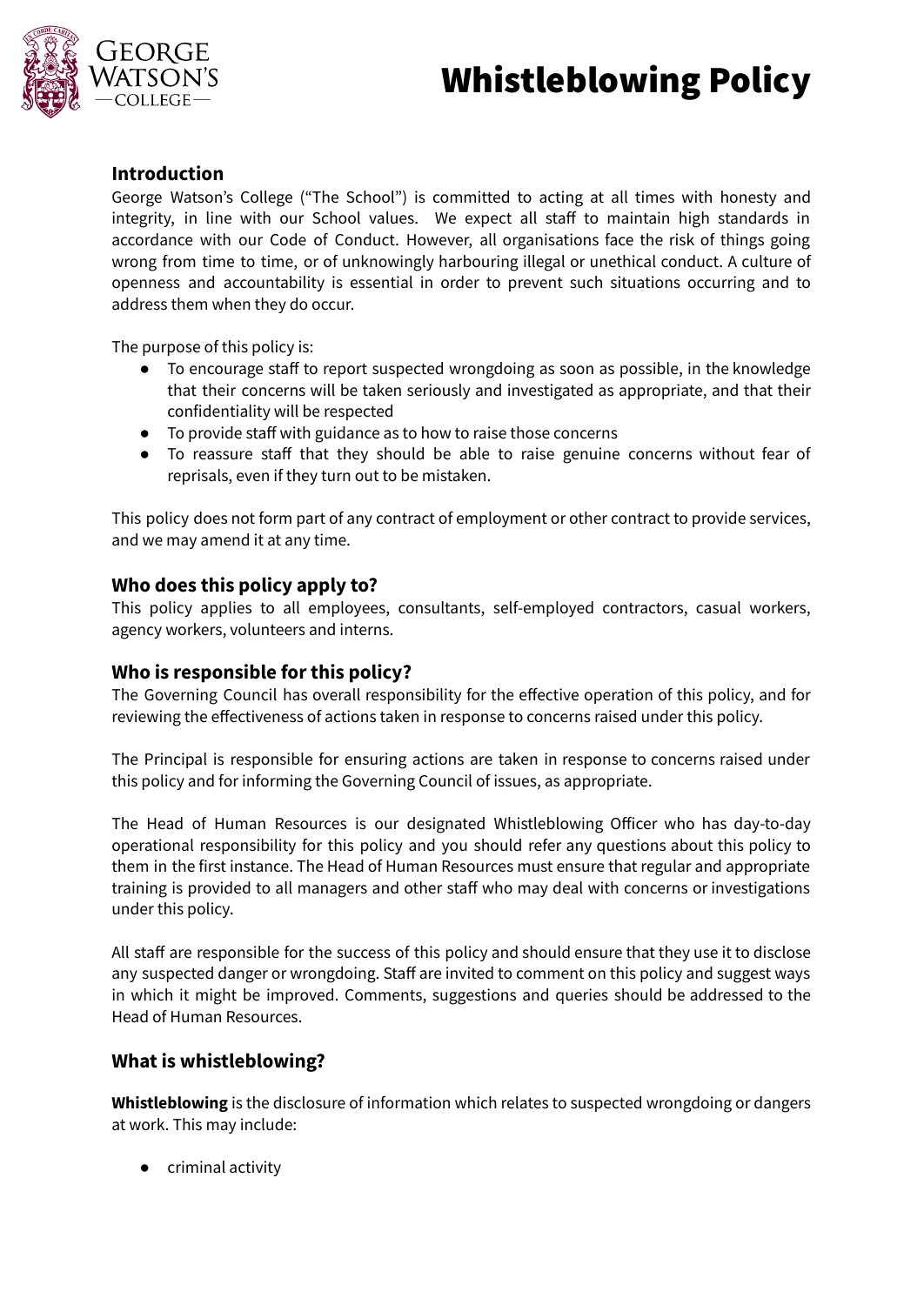- failure to comply with any legal or professional obligation or regulatory requirements;
- miscarriages of justice
- danger to health and safety
- damage to the environment
- bribery under our Anti-Bribery Policy
- facilitating tax evasion
- financial fraud or mismanagement
- breach of our internal policies and procedures including our Code of Conduct
- conduct likely to damage our reputation or financial wellbeing
- unauthorised disclosure of confidential information
- negligence
- any concerns you might have in relation to child protection; or
- the deliberate concealment of any of the above matters.

A **whistleblower** is a person who raises a genuine concern relating to any of the above. If you have any genuine concerns related to suspected wrongdoing or danger affecting any of our activities (a **whistleblowing concern**) you should report it under this policy.

This policy should not be used for complaints relating to your own personal circumstances, such as the way you have been treated at work. In those cases you should use the Grievance Procedure or Dignity and Respect Policy as appropriate.

If a complaint relates to your own personal circumstances but you also have wider concerns regarding one of the areas set out above (for example, a breach of our internal policies), you should discuss with the Head of Human Resources which route is the most appropriate.

If you are uncertain whether something is within the scope of this policy you should seek advice from the Head of Human Resources whose contact details are in Annex 1.

## **Raising a whistleblowing concern**

We hope that in many cases you will be able to raise any concerns with your line manager/Head of Department or the Head of Human Resources. You may tell them in person or put the matter in writing if you prefer. They may be able to agree on a way of resolving your concern quickly and effectively. In some cases they may refer the matter to the Chief Operating Officer or the Principal.

However, where the matter is more serious, or you feel that your line manager/Head of Department or the Head of Human Resources has not addressed your concern, or you prefer not to raise it with them for any reason, you should contact one of the following:

- the Chief Operating Officer, or,
- the Principal, or,
- if the concern is regarding the Principal, to the Chair of the Governing Council.

Contact details are set out in Annex 1.

Where the Principal has a whistleblowing concern to raise this should be raised with the Merchant Company Education Board.

We will arrange a meeting with you as soon as possible to discuss your concern. You may bring a colleague or union representative to any meetings under this policy. Your companion must respect the confidentiality of your disclosure and any subsequent investigation.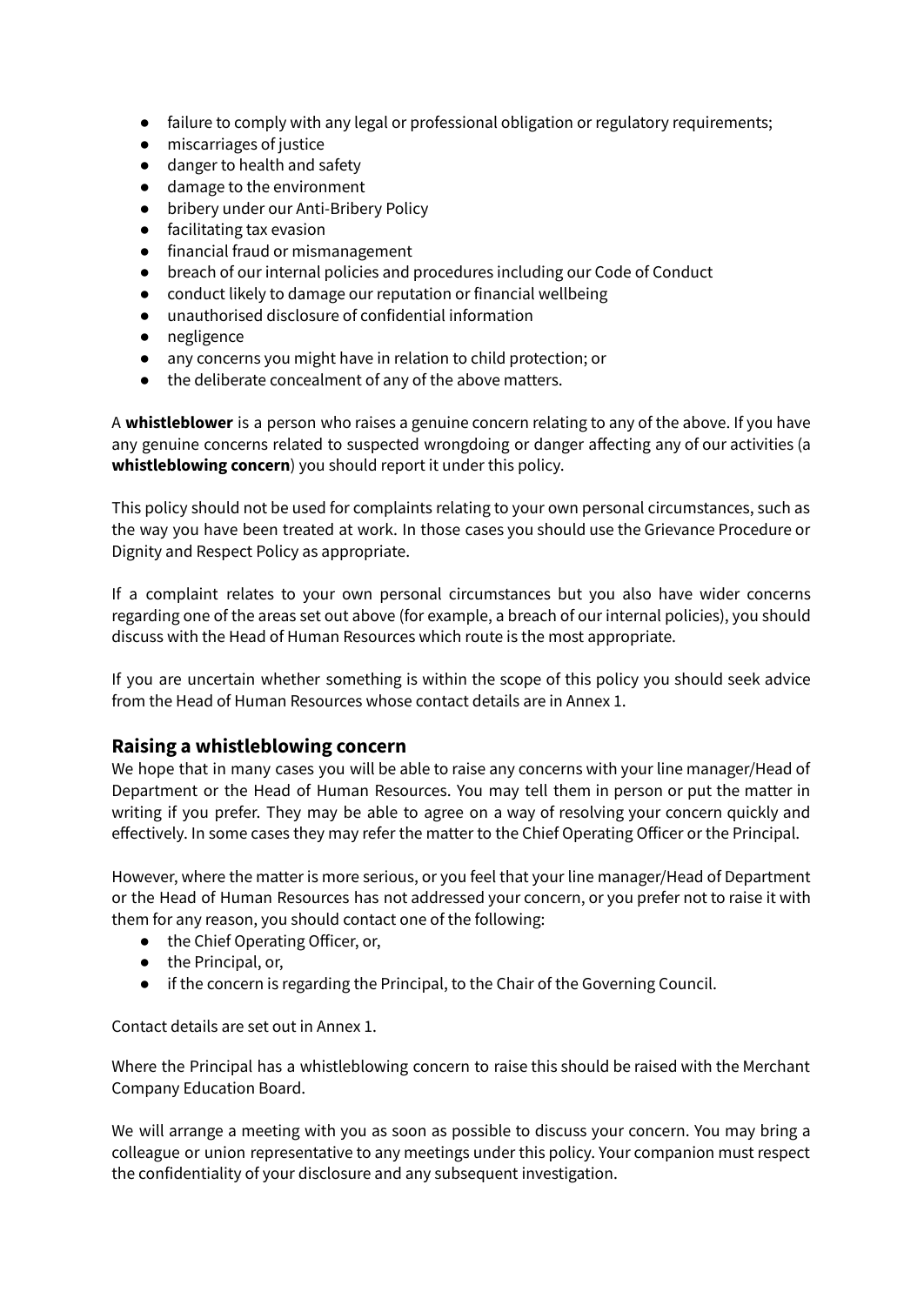We will take down a written summary of your concern and provide you with a copy after the meeting. We will also aim to give you an indication of how we propose to deal with the matter.

## **Confidentiality**

We hope that staff will feel able to voice whistleblowing concerns openly under this policy. However, if you want to raise your concern confidentially, we will make every effort to keep your identity secret. If it is necessary for anyone investigating your concern to know your identity, we will discuss this with you.

We do not encourage staff to make disclosures anonymously. Proper investigation may be more difficult or impossible if we cannot obtain further information from you. It is also more difficult to establish whether any allegations are credible. Whistleblowers who are concerned about possible reprisals if their identity is revealed should come forward to the Head of Human Resources or one of the other contact points listed above and appropriate measures can then be taken to preserve confidentiality. If you are in any doubt you can seek advice from Protect, the independent whistleblowing charity, who offer a confidential helpline. Their contact details are in Annex 1.

#### **Investigation and outcome**

Once you have raised a concern, we will carry out an initial assessment to determine the scope of any investigation. We will inform you of the outcome of our assessment. You may be required to attend additional meetings in order to provide further information.

In some cases we may appoint an investigator or team of investigators including staff with relevant experience of investigations or specialist knowledge of the subject matter. The investigator(s) may make recommendations for change to enable us to minimise the risk of future wrongdoing. We reserve the right to appoint an independent external investigator, if we consider this to be appropriate in the circumstances.

We will aim to keep you informed of the progress of the investigation and its likely timescale. However, sometimes the need for confidentiality may prevent us giving you specific details of the investigation or any disciplinary action taken as a result. You should treat any information about the investigation as confidential.

If we conclude that a whistleblower has made false allegations maliciously, the whistleblower will be subject to disciplinary action.

## **If you are not satisfied**

While we cannot always guarantee the outcome you are seeking, we will try to deal with your concern fairly and in an appropriate way. By using this policy you can help us to achieve this.

If you are not happy with the way in which your concern has been handled, you can raise it with the Principal. Alternatively, where the Principal has been directly involved to date, you may contact the Chair of the Governing Council. Contact details are set out in Annex 1.

#### **External disclosures**

The aim of this policy is to provide an internal mechanism for reporting, investigating and remedying any wrongdoing in the workplace. In most cases you should not find it necessary to alert anyone externally.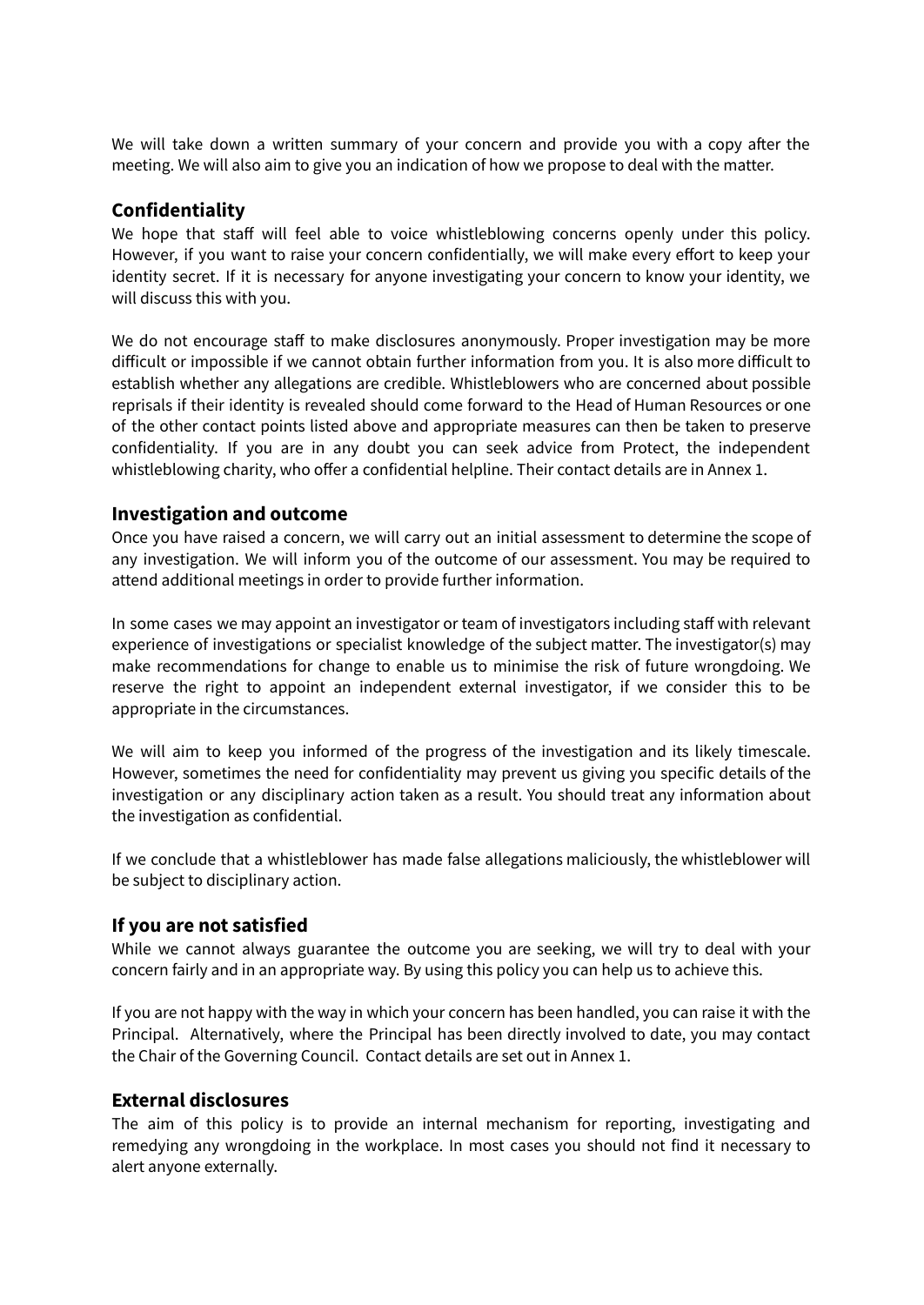The law recognises that in some circumstances it may be appropriate for you to report your concerns to an external body such as a regulator. It will very rarely if ever be appropriate to alert the media. We strongly encourage you to seek advice before reporting a concern to anyone external. The independent whistleblowing charity, Protect, operates a confidential helpline. They also have a list of prescribed regulators for reporting certain types of concern. Their contact details are set out in Annex 1. You may also raise a concern to GTCS regarding a matter which is within their remit.

Whistleblowing concerns usually relate to the conduct of our staff, but they may sometimes relate to the actions of a third party, such as a contractor (e.g. cleaning or catering), supplier or service provider. In some circumstances the law will protect you if you raise the matter with the third party directly. However, we encourage you to report such concerns internally first. You should contact your line manager/Head of Department or the Head of Human Resources or one of the other key contacts set out above for guidance.

#### **Protection and support for whistleblowers**

It is understandable that whistleblowers are sometimes worried about possible repercussions. We aim to encourage openness and will support staff who raise genuine concerns under this policy, even if they turn out to be mistaken.

Whistleblowers must not suffer any detrimental treatment as a result of raising a concern. Detrimental treatment includes dismissal, disciplinary action, threats or other unfavourable treatment connected with raising a concern. If you believe that you have suffered any such treatment, you should inform the Head of Human Resources immediately. If the matter is not remedied you should raise it formally using our Grievance Procedure.

You must not threaten or retaliate against whistleblowers in any way. If you are involved in such conduct you may be subject to disciplinary action.

Our Employee Assistance Programme (EAP) is available to provide additional support for anyone raising concerns under this policy. Details of this can be found at Annex 1.

## **Policy Review and Approval**

The owner of this policy is the Head of Human Resources.

This policy will be reviewed every two years, or sooner should legislation require.

This policy has been implemented following consultation with the ICE Committee and approval by the Governing Council.

Version 2 / Issue 1/May 2022